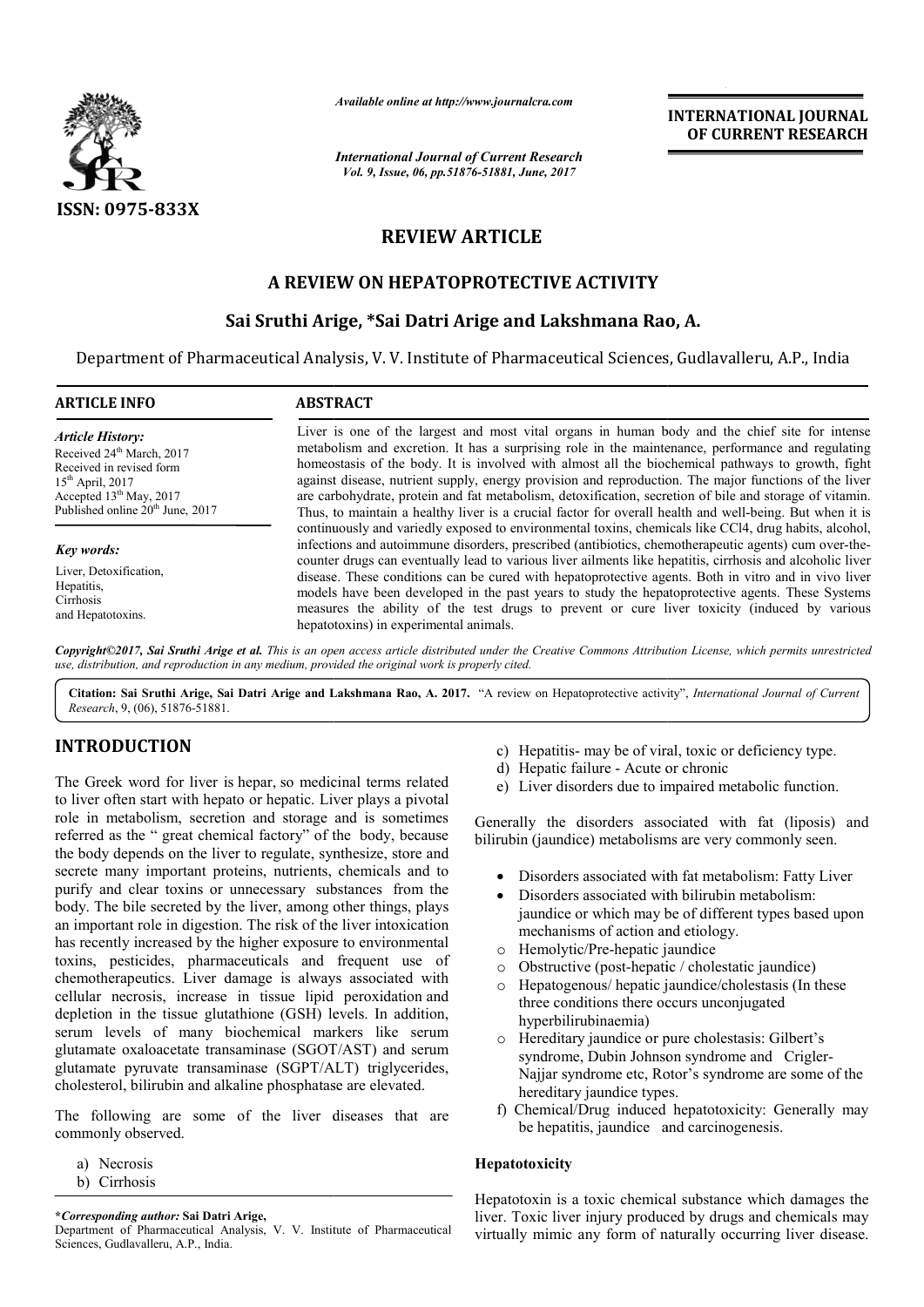Hepatoprotective effect was studied against chemicals and drugs induced hepatotoxicity in rats like alcohol, carbon tetrachloride, galactosamine, paracetamol, isoniazid and rifampicin, antibiotics, peroxidised oil, aflatoxin etc. Severity of hepatotoxicity is greatly increased if the drug is continued after symptoms develop. Among the various inorganic compounds producing hepatotoxicity are arsenic, phosphorus, copper and iron. The organic agents include certain naturally occurring plant toxins such as pyrrolizidine alkaloids, myotoxins and bacterial toxins. Liver injury caused by hepatotoxins, such as carbon tetra chloride (CCl<sub>4</sub>), ethanol and acetaminophen, is characterized by varying degrees of hepatocyte degeneration and cell death via either apoptosis or necrosis. The generation of reactive intermediate metabolites from the metabolism of hepatotoxins and the occurrence of reactive oxygen species (ROS) during the inflammatory reaction, account for a variety of pathophysiologic pathways leading to cell death, such as covalent binding, disordered cytosolic calcium homeostasis, GSH depletion, onset of mitochondrial permeability transition (MPT) and associated lipid peroxidation. The metabolism of hepatotoxins by cytochrome P-450 enzyme subtypes is a key step of the intoxication; therefore, enzyme inhibitors are shown to minimize the hepatotoxin-associated liver damage. Moreover, substantial evidence exists that MPT is involved in ROSassociated hepatocellular injury and new findings offer a novel therapeutic approach to attenuate cell damage by blocking the onset of MPT. Thus, oxidant stress and lipid peroxidation are crucial elements leading to hepatotoxin-associated liver injury. In addition to specific treatment for a given hepatotoxin, the general strategy for prevention and treatment of the damage includes reducing the production of reactive metabolites of the hepatotoxins, using anti-oxidative agents and selectively targeting therapeutics to Kupffer cells or hepatocytes for ongoing processes, which play a role in mediating a second phase of the injury.

## **Classification of hepatotoxins**

Hepatotoxins are basically classified into two types

They are: Intrinsic and Host idiosyncrasy

## **Intrinsic**

These consist of agents that are predictable hepatotoxins. They are recognized by high incidence of hepatic injury exposed individuals and in experimental animals. There is a consistant latent period between exposure to a particular agent and the development of hepatic injury and the injury appeared to be dose related.

There are two types of intrinsic hepatotoxins:

#### **Direct hapatotoxins**

It may be so called because they (metabolic products) produce direct injury to hepatocytes and its organelles, especially the endoplasmic reticulum. CCl4, the prototype, produces peroxidation of the membrane lipids and other chemicals that lead to degeneration of the membranes.

#### **Indirect hepatotoxins**

They are anti-metabolites and related compounds that produce hepatic injury by interference with the specific metabolic pathway or processes. The structural injury produced by indirect hepatotoxins, appear to be secondary to a metabolic region. While in that produced by direct hepatotoxins, the metabolic dearrangement is secondary to the structural injury. The hepatic damage produced by indirect hepatotoxins may be mainly cytotoxic injury (by interfering with metabolic pathway or processes essential for parenchyma integrity) expressed as steatiosis or necrosis, or may be mainly cholestasis, interfering only or mainly with biliary secretion.

#### **Host idiosyncrasy**

It consists of agents that are not predictably hepatotoxic, but produces hepatic injury in only a small portion of exposed individual. In several instances auto antibodies directed against normal cellular constituents are detected. The injury does not appear to be dose related and is not reproducible in experimental animals and appears after a variable latent period**.**

## **Evaluation of hepatoprotective activity**

Several chemical substances and drugs having specific actions on liver are used as hepatotoxins in experimental animals to simulate ideal diseased conditions. The hepatoprotective activity can be most easily evaluated/screened with the aid of several model systems of liver damage in experimental animals. In all test model systems, conditions for liver damage are implemented and an attempt is made to counteract this toxicosis with the substance/preparation under test. The magnitude of the protective effect can be measured by estimating the enzyme activities and the rate of survival and can be verified histologically. The available methods are in vivo**,** ex vivo and in vitro methods. All these methods are used to study the protective or curative effects of any compound under test. In order to test for hepatoprotective activity the test substance and the hepatotoxin are administered simultaneously whereas in case of antihepatotoxic or curative activity the test substance is generally administered after induction of hepatotoxicity

#### **In vitro methods**

Hepatocytes are generally isolated by using in-situ, two step recirculating collagenase perfusion technique. These are then seeded in small containers and exposed to test samples and toxins. After a specified time period, the degree of toxicity or protection is assessed by viability tests and enzyme levels such as GOT and GPT. By employing primary culture hepatocytes using CCl<sub>4</sub>, galactosamine, thioacetamide, ethanol, paracetamid (PCML) etc. as hepatotoxins several as hepatotoxins several hepatoprotective screening models have been devised. These have a number of advantages over **in vivo** methods such as their ability to dispose numerous samples at a time, low cost with a small size, little variation and reproducibility of results. The major disadvantage is that sometimes it may not reflect the events which occur in animals.

#### **Ex vivo models**

In this model, after completion of preselected in vivo test protocol hepatocytes are isolated and the percentage of viable cells and biochemical parameters are determined as liver function tests. These methods are somewhat better correlated to clinical models than in vitro or in vivo methods.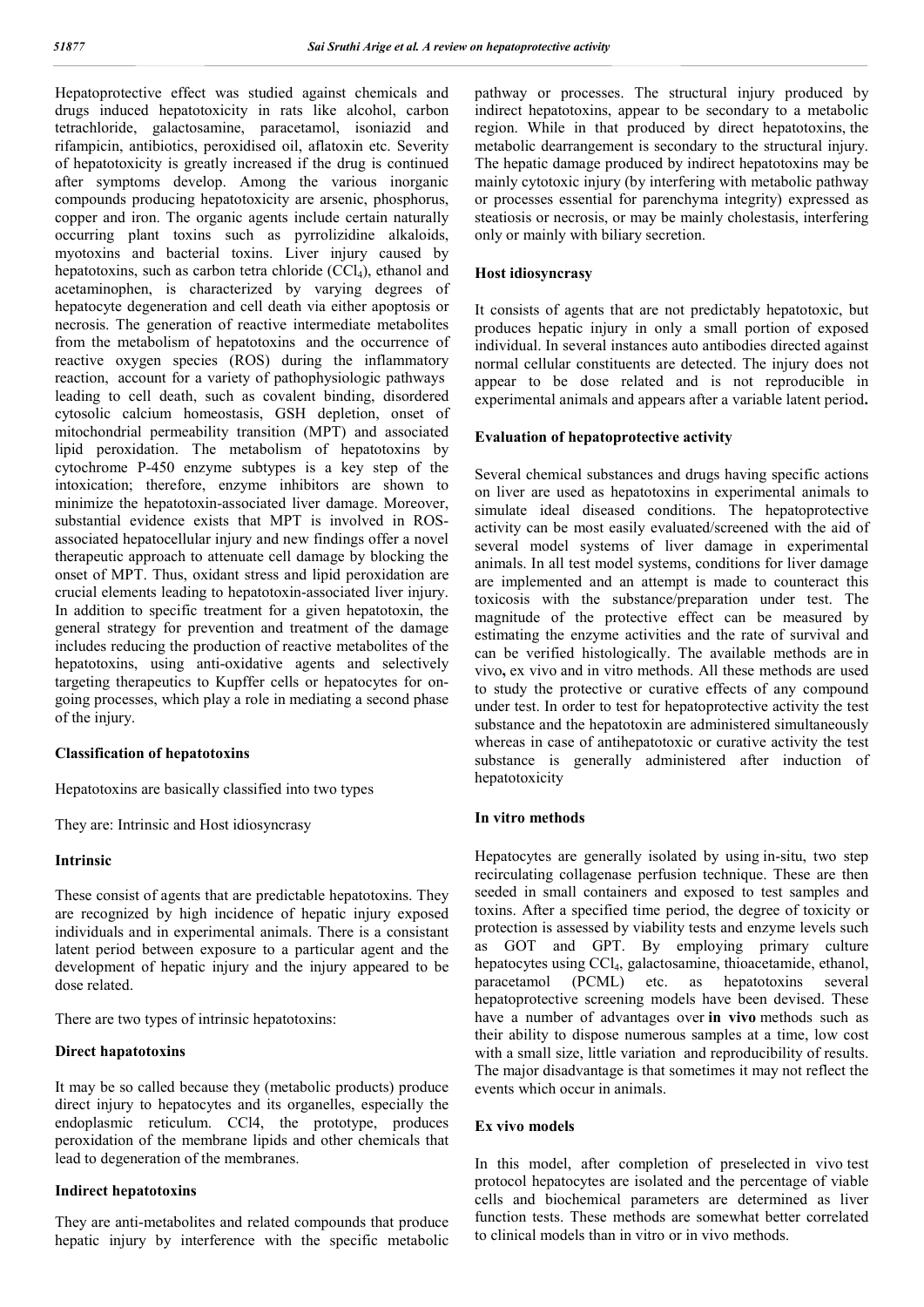## **List of hepatoprotective activity having medicinal plants**

| Botanical name                                  | Family                        | Plant parts used                        | Screening methods                                             |
|-------------------------------------------------|-------------------------------|-----------------------------------------|---------------------------------------------------------------|
| Acacia catechu                                  | Leguminosae                   | Powdered pale catechu                   | Carbontetra chloride induced                                  |
| Acacia confuse                                  | Leguminosae                   | Bark                                    | Carbon tetra chloride induced                                 |
| Aegle marmelos Correa                           | Rutaceae                      | Leaves                                  | Paracetamol Induced                                           |
| Aerva lanata                                    | Amaranthaceae                 | Coarce powder Plant                     | Paracetamol Induced                                           |
| Alchornea cordifolia                            | Euphorbiaceae                 | Leaves                                  | Paracetamol Induced                                           |
| Alocasia indica Linn                            | Araceae                       | Leaves                                  | Paracetamol Induced                                           |
| Aloe barbadensis<br>Amaranthus spinosus         | Liliaceae<br>Amaranthaceae    | Dried aerial parts<br>Whole plant       | Carbontetra chloride induced<br>Carbontetra chloride induced  |
| Amaranthus caudatus Linn                        | Amaranthaceae                 | Whole plant                             | Carbontetrachloride Induced                                   |
| Anisochilus carnosus Linn                       | Lamiaceae                     | <b>Stems</b>                            | Carbontetrachloride Induced                                   |
| Apium graveolens                                | Apiaceae                      | Seeds                                   | Paracetamol and thioacetamide induced                         |
| Arachiodes exilis                               | Dryppteridaceae               | Rhizomes                                | Carbontetra chloride induced                                  |
| Argemone mexicana                               | Solanaceae                    | Plant material                          | Carbontetra chloride Induced                                  |
| Asparagus racemosus Linn                        | Asparagaceae                  | Roots                                   | Paracetamol induced                                           |
| Azadirachta indica                              | Meliaceae                     | Leaf                                    | Paracetamol Induced                                           |
| Azitetracantha                                  | Salvadoraceae                 | Leaves                                  | Paracetamol induced                                           |
| Baliospermum montanum                           | Euphorbiaceae                 | Roots                                   | Paracetamol induced                                           |
| Boerhaavia diffusa<br>Bupleurum kaoi            | Nyctaginaceae<br>Umbelliferar | Roots<br>Dried roots                    | Thioacetamide induced<br>Carbontetra chloride induced         |
| Byrsocarpus coccineus                           | Connaraceae                   | Leaf                                    | Carbontetra chloride induced                                  |
| Bixa orellana                                   | Bixxaceae                     | Plant material                          | Carbontetra chloride induced                                  |
| Cajanus cajan Linn                              | Leguminosae                   | Pigeon pea leaf                         | D-galactosamine induced                                       |
| Cajanus scarabaeoide                            | Fabaeceae                     | Whole plant                             | Paracetamol induced                                           |
| Carissa carindas Linn                           | Apocyanaceae                  | Root                                    | Carbontetrachloride Induced                                   |
| Carum copticum                                  | Apiaceae                      | Seed                                    | Carbontetra chloride, paracetamol induced                     |
| Calotropis procera                              | Asclepediaceae                | Root bark                               | Carbontetrachloride Induced                                   |
| Cassia fistula                                  | Leguminosae                   | Leaf                                    | Carbontetrachloride Induced                                   |
| Cassia tora                                     | Caesalpiniaceae               | Leaves                                  | Carbontetra chloride induced                                  |
| Cassia Occidentalis                             | Caesalpiniaceae               | Leaves                                  | Paracetamol and Ethyl alcohol induced                         |
| Chamomile capitula<br>Clerodendrum inerme       | Asteraceae<br>Verbenaceae     | Fresh natural mature capitula<br>Leaves | Paracetamol induced<br>Carbontetra chloride induced           |
| Clitoria ternatea Linn                          | Fabaceae                      | Leaves                                  | Paracetamol induced                                           |
| Cleome viscose Linn                             | Capparidaceae                 | Leaf powder                             | Carbon tetra chloride induced                                 |
| Cochlospermum planchoni                         | Coclospermaae                 | Rhizomes                                | Carbontetra chloride induced                                  |
| Cichorium intybus                               | Asteraceae                    | Leaves                                  | Thioacetamide induced                                         |
| Cordia Macleodii                                | Boraginaceae                  | Leaves                                  | Carbontetra chloride induced                                  |
| Cuscuta chinensis                               | Convolvulaceae                | Seeds                                   | Acetaminophen induced                                         |
| Decalepis hamiltonii                            | Asclepiadaceae                | Roots                                   | Carbontetra chloride induced                                  |
| Elephrantopus scaber Linn                       | Asteraceae                    | Whole plant                             | D-galactosamine and acetaminophen induced                     |
| Equisetum arvense                               | Equisetaceae                  | Aerial parts                            | Carbontetra chloride Induced                                  |
| Embelia ribes                                   | Myrsinaceae                   | Fruits                                  | Paracetamol induced                                           |
| Enicostemma axillare<br>Euphorbia fusiformis    | Gentianaceae<br>Euphorbiaceae | Whole plant<br>Tubers                   | D-galactosamine<br>Rifampicin                                 |
| Ficus religiosa Linn                            | Moraceae                      | Stem bark                               | Paracetamol induced                                           |
| Fructus schisandrae                             | Magnoliaceae                  | Dried fructus                           | Carbontetra chloride Induced                                  |
| Fumaria indica                                  | Papaveraceae                  | Whole plant                             | D-galactosamine induced                                       |
| Ganoderma lucidum                               | Polyporaceae                  | Winter mushrooms                        | D-galactosamine induced                                       |
| Ginkgo biloba                                   | Ginkgoaceae                   | Dried extract                           | Carbontetra chloride Induced                                  |
| Glyrrhiza glabra                                | Fabaceae                      | Root powder                             | Carbontetra chloride Induced                                  |
| Gracinia indica Linn                            | Clusiaceae                    | Fruit rind                              | Carbontetrachloride Induced                                   |
| Gmelina asiatica Linn                           | Verbenaceae                   | Aerial parts                            | Carbontetrachloride Induced                                   |
| Gundelia tourenfortii                           | Asteraceae                    | Fresh edible stalk                      | Carbontetra chloride Induced                                  |
| Halenia elliptica                               | Gentianaceae                  | Whole plant                             | Carbontetra chloride Induced                                  |
| Hibiscus Sabdariffa                             | Malvaceae                     | Leaves                                  | Paracetamol induced                                           |
| Hibiscus esculentus<br>Hypericum japonicum      | Malvaceae<br>Clusiaceae       | Roots<br>Whole plant                    | Carbontetra chloride Induced<br>Carbontetra chloride Induced  |
| Hygrophila auriculata                           | Acanthaceae                   | Root                                    | Carbontetra chloride Induced                                  |
| Hyptis suaveolens Linn                          | laminaceae                    | Leaves                                  | Acetaminophen induced                                         |
| Hoslundia opposite                              | Lamiaceae                     | <b>Stem</b>                             | Carbontetra chloride And paracetamol Induced                  |
| Juncus subulatus                                | Juncaceae                     | Powdered tubers                         | Paracetamol induced                                           |
| Kalanchoe pinnata                               | Crassulaceae                  | Leaves                                  | Carbontetra chloride Induced                                  |
| Lawsonia alba                                   | Lythraceae                    | Whole plant                             | Carbon tetrachloride induced                                  |
| Lactuca indica                                  | Compositae                    | Aerial parts                            | Carbontetra chloride Induced                                  |
| Luffa echinata                                  | Curcubitaceae                 | Fruits                                  | Carbontetra chloride Induced                                  |
| Laggera pterodonta                              | Asteraceae                    | Whole herb                              | Carbontetra chloride and D-galactosamine Induced              |
| Mallotus japonicas                              | Euphorbiaceae                 | Cortex                                  | Carbontetra chloride Induced                                  |
| Mamoridca subangulata<br>Melia azhadirecta Linn | Cucurbitaceae<br>Piperaceae   | Leaf<br>Leaves                          | Paracetamol induced<br>Carbontetrachloride, silymarin induced |
| Morinda citrifolia Linn                         | Rubiaceae                     | Fruit                                   | Streptozotocin induced                                        |
| Myoporum lactum Linn                            | myoporaceae                   | Leaves                                  | Carbontetrachloride Induced                                   |
| Myrtus communis Linn                            | Myrtaceae                     | Leaves                                  | Paracetamol induced                                           |
| Nelumbo nucifera                                | Nelumbonaceae                 | Leaves                                  | Carbontetrachloride Induced                                   |

Continue…………..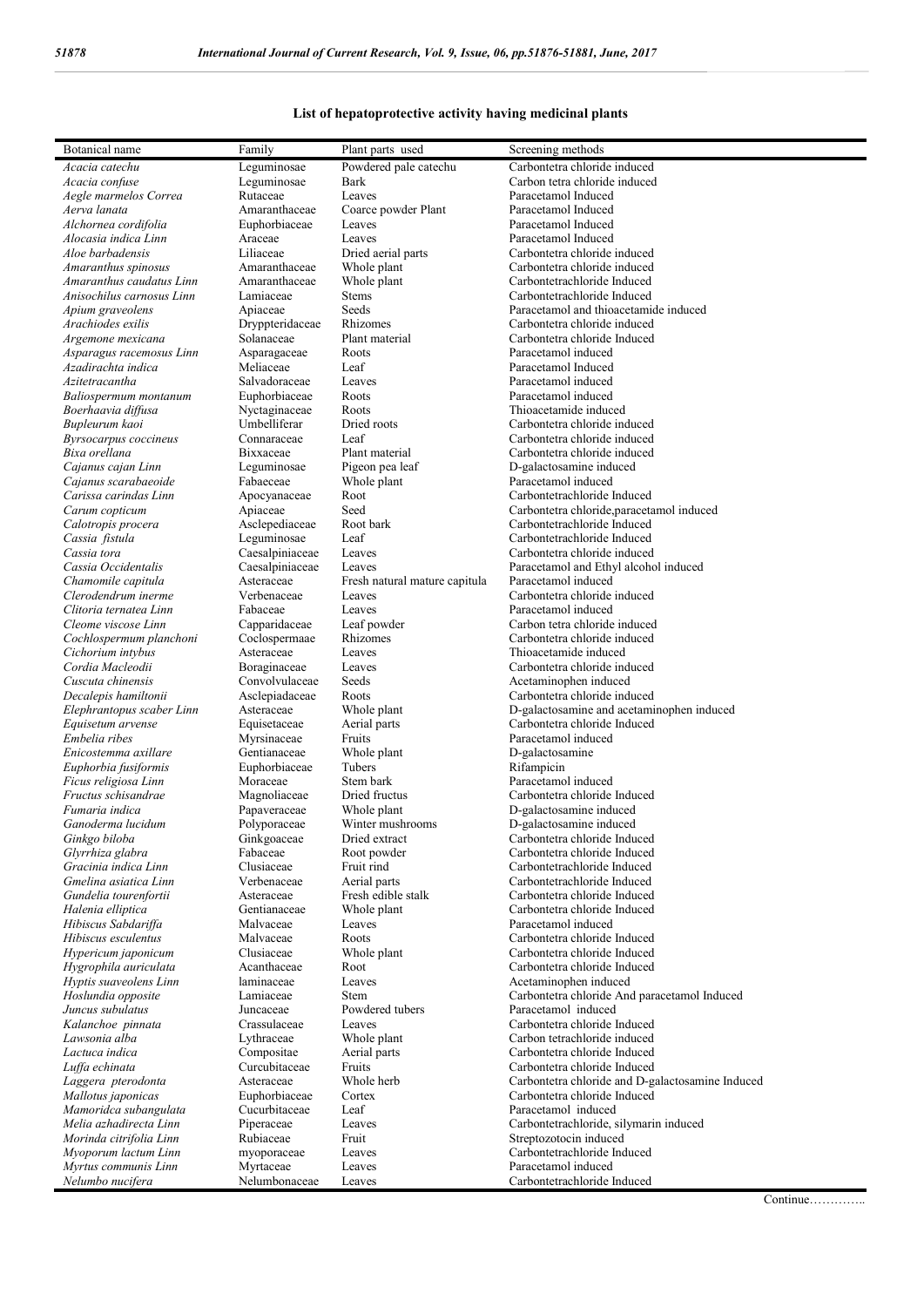| Nigella sativa            | Ranunculaceae    | Seeds                   | Tert-butyl hydroperoxide induced                                |
|---------------------------|------------------|-------------------------|-----------------------------------------------------------------|
| Ocimum sanctum            | Lamiaceae        | Leaf                    | Paracetamol induced                                             |
| Orthosiphan stamineus     | Lamiaceae        | Leaves                  | Acetaminophen induced                                           |
| Phyllanthus amarus schum  | Euphorbiaceae    | Aerial part             | Ehanol induced                                                  |
| Phyllanthus amarus        | Euphorbiaceae    | Whole plant except root | Aflatoxin b1 induced liver damage                               |
| Physalis minima           | Solanaceae       | Plant material          | Carbontetra chloride induced                                    |
| Phyllanthus niruri        | Euphorbiaceae    | Leaves and fruits       | Carbontetrachloride Induced                                     |
| Phyllanthus polyphullus   | Euphorbiaceae    | Leaves                  | Acetaminophen induced                                           |
| Picrorhiza kurrooa        | Scrophulariaceae | Root and rhizomes       | Alcohol – carbon tetra chloride induced                         |
| Picrorrhiza rhizome       | Scrophulariaceae | Dried underground stem  | Poloxamer(PX)-407 induced                                       |
| Piper chaba               | Piperaceae       | Fruit                   | D-galactosamine induced                                         |
| Piper longum              | Piperaceae       | Fruits and roots        | Carbontetra chloride induced                                    |
| Pittosporum neelgherrense | Pittospoaceae    | Stem bark               | Carbontetra chloride, D-galactosamine and acetaminophen Induced |
| Plantago major            | Plantaginaceae   | Seeds                   | Carbontetra chloride induced                                    |
| Pterocarpus marsupium     | Papilionaceae    | Stem bark               | Carbontetra chloride induced                                    |
| Ptrospermum acerifolium   | Sterculiaceae    | Leaves                  | Carbontetra chloride induced                                    |
| Ricinus communis          | Euphorbiaceae    | Leaves                  | Carbon tetrachloride induced                                    |
| Rubia cordifolia          | Rubiaceae        | Roots                   | Carbontetra chloride induced                                    |
| Sarcostemma brevistigma   | Asclepiadaceae   | <b>Stem</b>             | Carbontetra chloride induced                                    |
| Saururus chinensis        | Sauruaceae       | Whole plant             | Carbontetra chloride induced                                    |
| Scoparia dulcis           | Scrophulariaceae | Whole plant             | Carbontetra chloride induced                                    |
| Schouwia theebica         | Arecaceae        | Aerial part             | Carbontetra chloride induced                                    |
| Solanum nigram Linn       | Solsnaceae       | Fruits                  | Carbontetrachloride Induced                                     |
| Tecomella undulate        | Bignoniaceae     | Stem bark               | Thioacetamide induced                                           |
| Tephrosia purpurea Linn   | Fabaceae         | Aerial parts            | Thioacetamide induced                                           |
| Thunbergia laurifolia     | Acanthaceae      | Leaves                  | Ethanol induced                                                 |
| Tridax procumbens         | Asteraceae       | Leaves                  | Carbontetrachloride Induced                                     |
| Tylophora indica          | Asclepiadaceae   | Leaf powder             | Ethanol induced                                                 |
| Vitex trifolia            | Verbenaceae      | Leaves                  | Carbontetrachloride Induced                                     |
| Vitis vinifera            | Vitaceae         | Leaves                  | Carbontetrachloride Induced                                     |

#### **In vivo methods**

This method is used not only to study the nature of the given compound but also to study the mechanism of the toxicant. Hepatotoxicity is produced in experimental animals by the administration of known dose of hepatotoxins like CCl4, galactosamine, thioacetamide, ethanol and paracetamol etc., which produce marked measurable effects, the magnitude of which can be measured by carrying out various liver function tests viz. morphological, metabolic or functional, biochemical and histopathological determinations. Although it is a very convenient laboratory method, reproducibility of results is rather poor. The compounds having hepatoprotective claims are also evaluated in general for their choleretic or anticholestatic activity in order to know whether the liver disorder is due to an abnormality of bilirubin metabolism or not. Choleretics are those agents which increase the out puts of bile by stimulating the liver where as anticholestatics are those which correct the retention and accumulation of bile due to intrinsic and extrinsic factors in the liver. These activities are evaluated by studying bile flow content in conscious and anaesthetized animals for 5 hours.

## **Experimental models for hepatoprotective screening**

Several chemical reagents and drugs which induce liposis, necrosis, cirrhosis, carcinogenesis and hepatobiliary dysfunctions in experimental animals are classified as hepatotoxins. The following are some of the experimental models explained by employing some of the important hepatotoxins.

## **CCl4 model**

A number of  $CCl_4$  models are devised depending upon its dosage through different routes of administration.

**Acute hepatic damage:** Acute liver damage, characterized by ischemia, hydropic degeneration and central necrosis is caused

by oral or subcutaneous administration of  $\text{CCl}_4$  (1.25ml/kg). The maximum elevation of biochemical parameters are found to be 24 hours after the  $\text{CCl}_4$  administration normally administered as 50% v/v solution in liquid paraffin or olive oil.

**Chronic reversible hepatic damage:** Administration of  $CCl_4$  (1ml/kg S.C.) twice weekly for 8 weeks produces chronic, reversible liver damage.

**Chronic, irreversible hepatic damage:** Administration of  $CCl<sub>4</sub>$  (1ml/kg S.C.) twice weekly for 12 weeks simulates chronic, irreversible liver damage.

#### **Thioacetamide model**

Thioacetamide (100mg/kg s.c.) induces acute hepatic damage after 48 hrs of administration by causing sinusoidal congestion and hydropic swelling with increased mitosis.

#### **D-galactosamine model**

D-galactosamine (800mg/kg i.p.) induces acute hepatotoxocity after 48 hrs of administration with diffused necrosis and steatosis.

#### **Paracetamol model**

Paracetamol induces acute hepatotoxicity depending upon its dosage through different routes of administration, such as

- Paracetamol (800mg/kg i.p.) induces centrilobular necrosis without steatosis.
- Paracetamol at a single dose of 3g/kg p.o. stimulates acute hepatic damage. It takes 48 hrs to induce the toxicity.

#### **Chloroform model**

It produces hepatotoxicity with extensive central necrosis, fatty metamorphosis, hepatic cell degeneration and necrosis either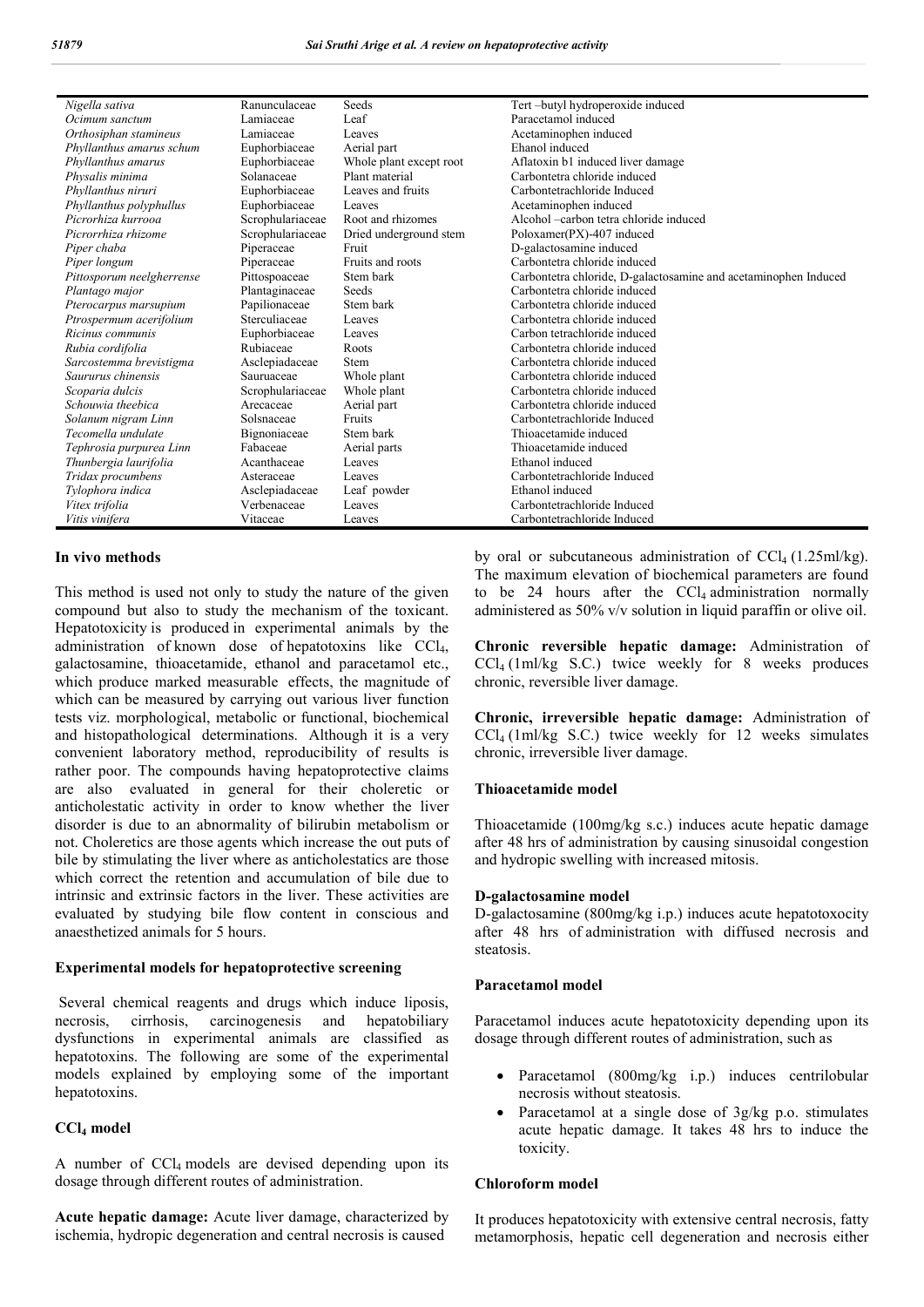by inhalation or by subcutaneous administration (0.4- 1.5ml/kg).

## **Ethanol model**

Ethanol induces liposis to a different degree depending upon its dose, route and period of administration as follows:

- A single dose of ethanol (1ml/kg) induces fatty degeneration.
- Administration of  $40\%$ v/v ethanol (2 ml/100g/day p.o.) for 21 days produces fatty liver.
- Administration of country made liquor (3ml/100 g/day p.o.) for 21 days produces liposis.

## **Hepatoprotective medicaments**

A large number of drugs of plant origin are endowed with hepatoprotective claims either directly or indirectly. In recent years, the usage of herbal drugs for the treatment of liver diseases has increased all over the world. The herbal drugs are believed to be harmless and free from serious adverse reactions, as they are obtained from nature and are easily available. Also, the limited therapeutic options and disappointing therapeutic success of modern medicine including herbal preparations. In recent years many researchers have examined the effects of plants used traditionally by many folklore remedies from plant origin have long been used for the treatment of liver diseases indigenous healers and herbalists to support liver function and treat diseases of the liver. In most cases, research has confirmed traditional experience and wisdom by discovering the mechanisms and mode of action of these plants as well as reaffirming the therapeutic effectiveness of certain plants or plant extracts in clinical studies. Several hundred plants have been examined for use in a wide variety of liver disorders. Just a handful has been fairly well researched. There are about 600 commercial herbal formulations, which are claimed to have hepatoprotective activity and many of them are being sold in market all over the world. In India, about 40 patented poly herbal formulations representing a variety of combinations of 93 herbs from 44 families are available. It has been reported that 160 phytoconstituents from 101 plants possess hepatoprotective activity. Liver protective herbal drugs contain a variety of chemical constituents like phenols, coumarins, lignans, essential oil, monoterpenes, carotenoids, glycosides, flavonoids, organic acids, lipids, alkaloids and xanthone derivatives. Studies carried out in China and Japan resulted in the isolation of a hepatoprotective lignan, gomishin from the fruits of Chinese medicinal plant Schizandra chinensis. Gomishin is used for the treatment of chronic hepatitis. Studies carried out at Tropical Botanic Garden and Research Institute (TBGRI) have shown that Trichopus zeylanicus, Phyllanthus maderaspatensis and P. kozhikodianus are extremely active against paracetamolinduced liver damage in rats. A recent report indicates that fumaric acid obtained from Sida cordifolia has significant antihepatotoxic activity in rat. Ursolic acid which occurs in many plants also showed promising hepatoprotection against paracetamol and CCl<sub>4</sub> induced liver damage in rats. Some of the reported constituents with pharmacologically/ therapeutically proved claims may be enlisted as silymarin,  $(+)$ - catechin, saikosaponins, curcumin, glycyrrhizin, picroside I and II gomisin etc, acetyl bergenin and kolaviron. Most commonly used plants in herbal formulations in India and scientifically validated in experimental animals are

Andrographis paniculat), Boerhaavia diffusa, Eclipta alba, Picrorrhiza kurroa, Cichorium intybus and Tinospora cordifolia.

Antioxidants can protect experimental animals and humans from oxidant mediated liver damages. This effect can be seen even in certain common vitamins, spices and vegetables (e.g. Vitamin-E and turmeric). Several plants have been reported to have hepatoprotective activity among those, a few plants tested against different experimental models are listed in below table.

## **Conclusion**

Despite tremendous advances in modern medicine, hepatic disease remains a worldwide health problem; thus the search for new medicines is still ongoing. Numerous formulations of medicinal plants are used to treat liver disorders in Chinese ethno medical practice and traditional medicine. Many of these treatments act as radical scavengers, whereas others are enzyme inhibitors or mitogens. The hepatoprotective activity of the plants probably due to the presence of flavonoids, alkaloids, terpenoids, glycosides and steroids. Active extracts, fractions or mixture of fractions/extracts of Plants may prove very effective drugs. Plant drugs (combinations or individual drug) for liver diseases should possess sufficient efficacy to cure severe liver diseases caused by toxic chemicals, viruses (Hepatitis B, Hepatitis C, etc.), excess alcohol intake, and repeated administration of drugs like paracetamol, Rifampicin and Isoniazid. A single drug cannot be effective against all types of severe liver diseases. Effective formulations have to be developed using indigenous medicinal plants, with proper pharmacological experiments and clinical trials. The manufacture of plant products should be governed by standards of safety and efficacy.

## **REFERENCES**

- Aleynik, I. S., Leo, A. M., Ma, X., Aleynik, K. M., & Lieber, S. C. 1997. Polyenyl phosphotidylcholine prevents carbon tetrachloride-induced lipid peroxidation while it attenuates liver fibrosis. *Journal of Hepatology*, 7, 554-561.
- Amat, N., Upur, H., & Blazekovic, B. 2010. In vivo hepatoprotective activity of the aqueous extract of Artemisia absinthium L. against chemically and immunologically induced liver injuries in mice*. Journal of Ethnopharmacology,* 131, 478-484.
- Ashok, S. K., Somayaji, S. N., & Bairy, A. K. L. 2001. Hepatoprotective effect of Ginkgo biloba against carbon tetrachloride induced hepatic injury in rats. *Indian Journal of Pharmacology*, 33, 260-266.
- Augustyniak, A., Wazkilwicz, E., & Skrzydlewaka, E. 2005. Preventive action of green tea from changes in the liver antioxidant abilities of different aged rats intoxicated with ethanol. *Journal of Nutrition*, 21, 925-932.
- Baek, N. L., Kim, Y. S., Kyung, J. S., & Park, K. H. 1996. Isolation of anti-hepatotoxic agents from the roots of Astralagus membranaceous. *Korean Journal of Pharmacology,* 27, 111-116.
- Bahceioglu, I. H., Ustundag, B., Ozercan, I., Ercel, E., Bayolas, G., & Akdere, T. 1990. Protective effect of Ginkgo biloba extract on CCl4- induced liver damage. *Journal of Hepatology Research*, 15, 215-224.
- Bell, L. N., & Chalasani, N. Epidemiology of idiosyncratic druginducedliver injury. 2009. *Semin liver disease journal*, 29, 337-347.